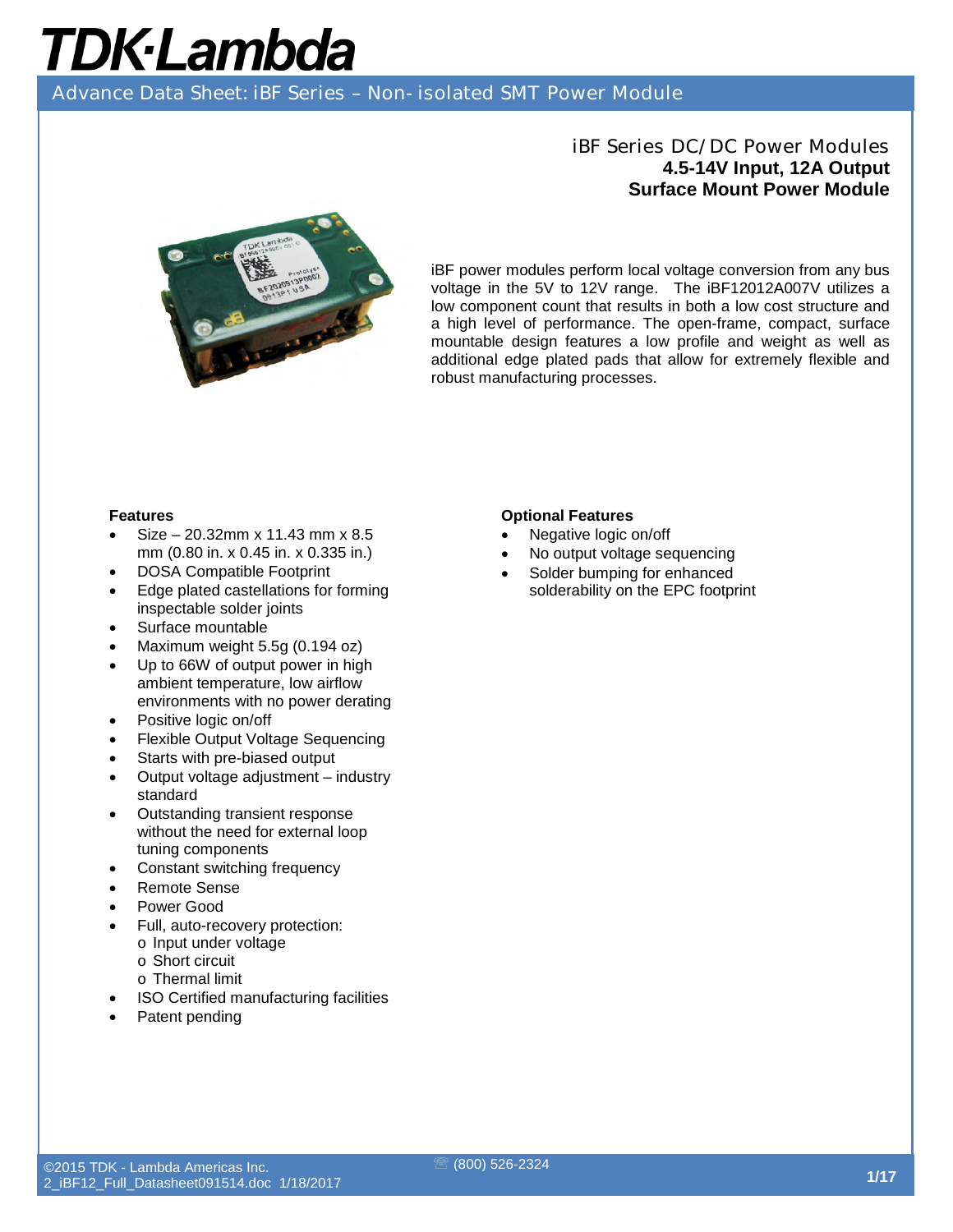Advance Data Sheet: iBF Series – Non-isolated SMT Power Module

This page intentionally left blank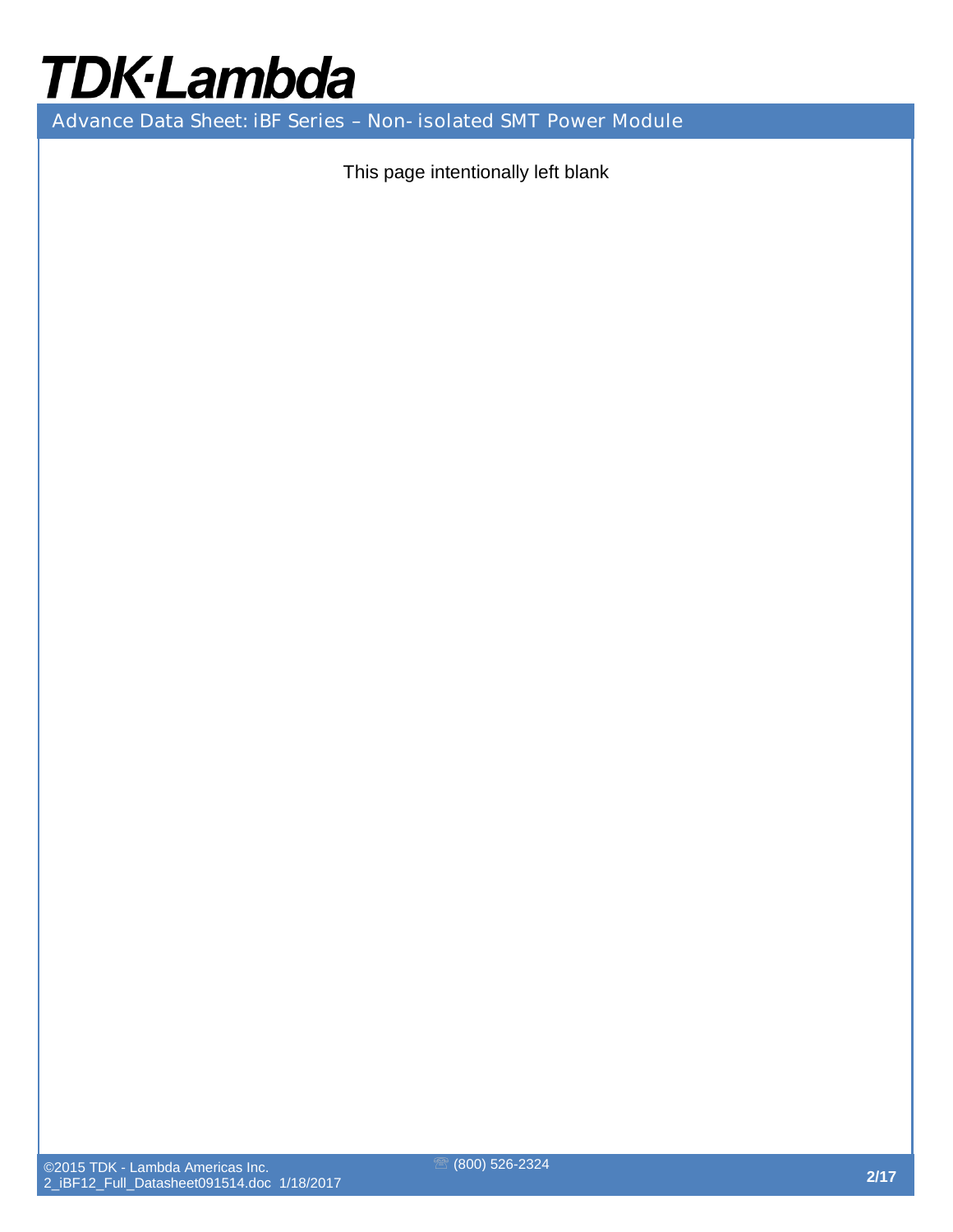Advance Data Sheet: iBF Series – Non-isolated SMT Power Module

### **Mechanical Specification:**

Dimensions are in mm [in]. Unless otherwise specified tolerances are:  $x.x \pm 0.5$  [0.02],  $x.x \pm 0.25$  [0.010]



**Pin Locations:** (bottom view)



**EPC PINS** 

### **DOSA PINS**

#### **Pin Assignment:**

| <b>PIN</b> | <b>FUNCTION</b> | <b>PIN</b> | <b>FUNCTION</b>       |
|------------|-----------------|------------|-----------------------|
|            | ON/OFF          | 6          | <b>VOUT</b>           |
| 2          | <b>VIN</b>      |            | SENSE +               |
| 3          | <b>SEQ</b>      | 8          | SENSE -<br><b>RES</b> |
| 4.         | <b>GND</b>      | 9          | PW GOOD               |
| 5          | <b>TRIM</b>     | 10         | <b>SYNC RES</b>       |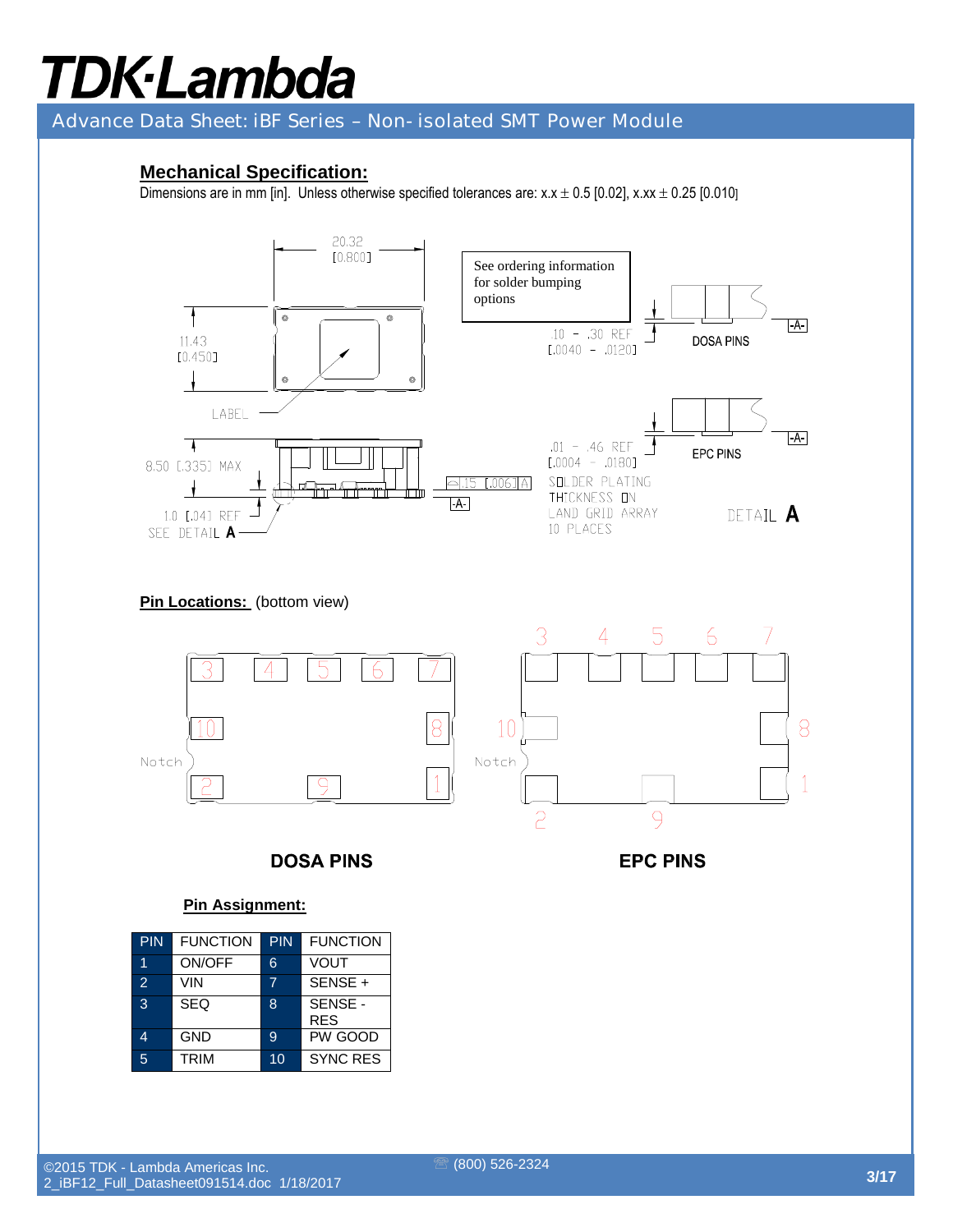Advance Data Sheet: iBF Series – Non-isolated SMT Power Module

#### **Recommended Footprint (top view):**







FOR EPC PADS, AND **EPC/DOSA DUAL FOOTPRINT**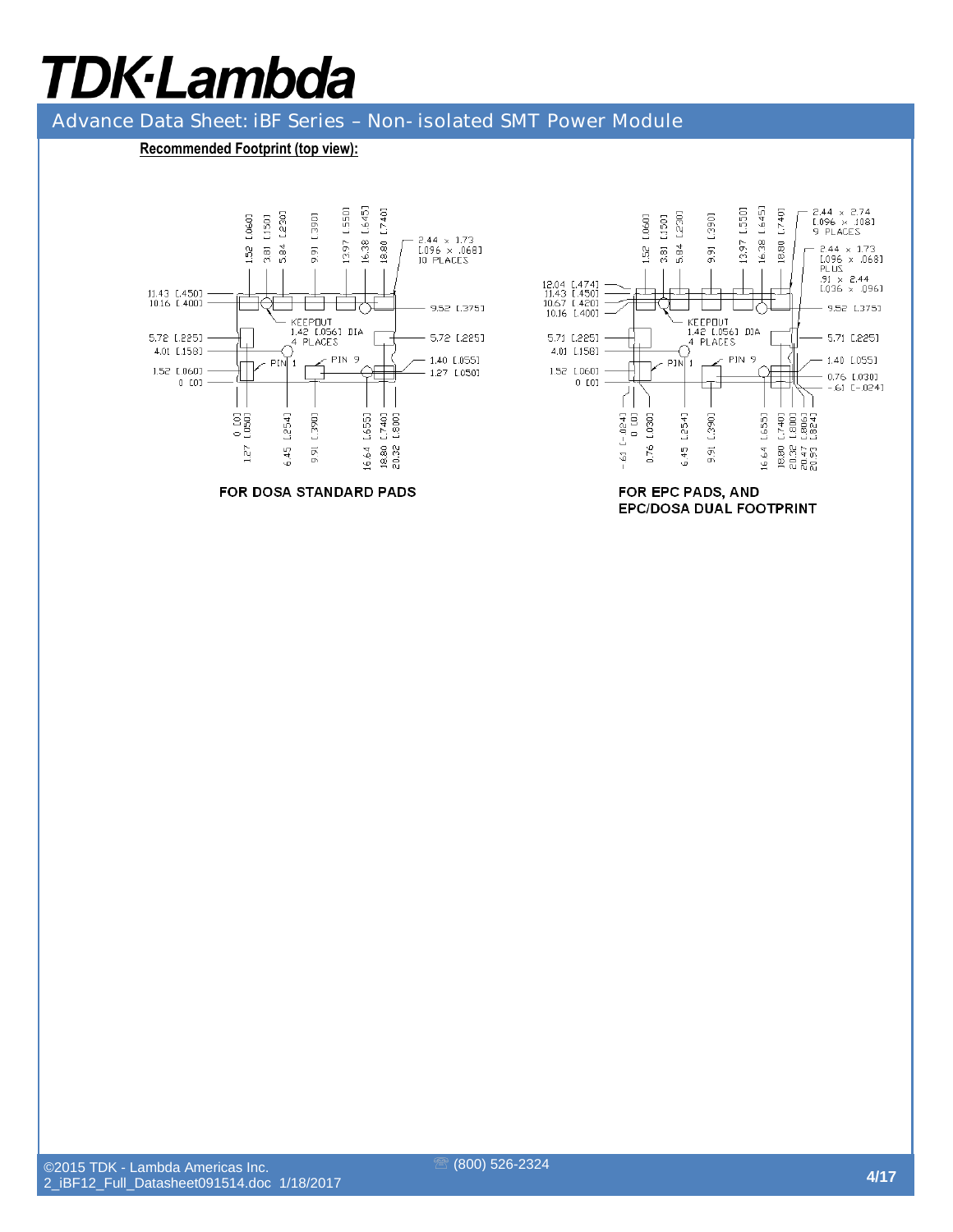Advance Data Sheet: iBF Series – Non-isolated SMT Power Module

### **Absolute Maximum Ratings:**

Stress in excess of Absolute Maximum Ratings may cause permanent damage to the device.

| <b>Characteristic</b>            | <b>Min</b> | <b>Max</b> | <b>Unit</b> | <b>Notes &amp; Conditions</b>                                                                                                                                                                   |
|----------------------------------|------------|------------|-------------|-------------------------------------------------------------------------------------------------------------------------------------------------------------------------------------------------|
| Continuous Input Voltage         | $-0.25$    | 15         | Vdc         |                                                                                                                                                                                                 |
| Storage Temperature              | -55        | 125        | °С          |                                                                                                                                                                                                 |
| Operating Temperature Range (Tc) | $-40$      | $115*$     | °С          | Measured at the location specified in the thermal<br>measurement figure; maximum temperature varies<br>with output current - see curve in the thermal<br>performance section of the data sheet. |

\* Engineering estimate

### **Input Characteristics:**

Unless otherwise specified, specifications apply over all rated Input Voltage, Resistive Load, and Temperature conditions.

| <b>Characteristic</b>                                | <b>Min</b> | <b>Typ</b> | <b>Max</b> | <b>Unit</b> | <b>Notes &amp; Conditions</b>                                       |
|------------------------------------------------------|------------|------------|------------|-------------|---------------------------------------------------------------------|
| <b>Operating Input Voltage</b>                       | 4.5        | ---        | 14         | Vdc         |                                                                     |
| Maximum Input Current                                | $---$      | ---        | 11.5       | A           | Vin=4.5 to Vin, max; lo=lo, max                                     |
| Startup Delay Time from application of input voltage |            | 5          | ---        | mS          | Vo=0 to 0.1*Vo, set; on/off=on,<br>lo=lo,max, Tc=25°C               |
| Startup Delay Time from on/off                       |            | 5          |            | mS          | Vo=0 to 0.1*Vo.set; Vin=Vi,nom,<br>$Io = Io, max, Tc = 25^{\circ}C$ |
| <b>Output Voltage Rise Time</b>                      |            | 4          |            | mS          | $lo = Io, max, Tc = 25^{\circ}C, Vo = 0.1$ to<br>$0.9*$ Vo.set      |
| Input Reflected Ripple                               |            | 17         |            | mApp        | See input/output ripple measurement<br>figure; BW=20 MHz            |
| Input Ripple Rejection                               | ---        | $45*$      |            | dB          | @ 120 Hz                                                            |
| Turn on input voltage                                | ---        | 4.2        |            | V           |                                                                     |
| Turn off input voltage                               | ---        | 3.5        | ---        | V           |                                                                     |

\*Engineering Estimate

Caution: The power modules are not internally fused. An external input line normal blow fuse with a maximum value of 15A is required, see the Safety Considerations section of the data sheet.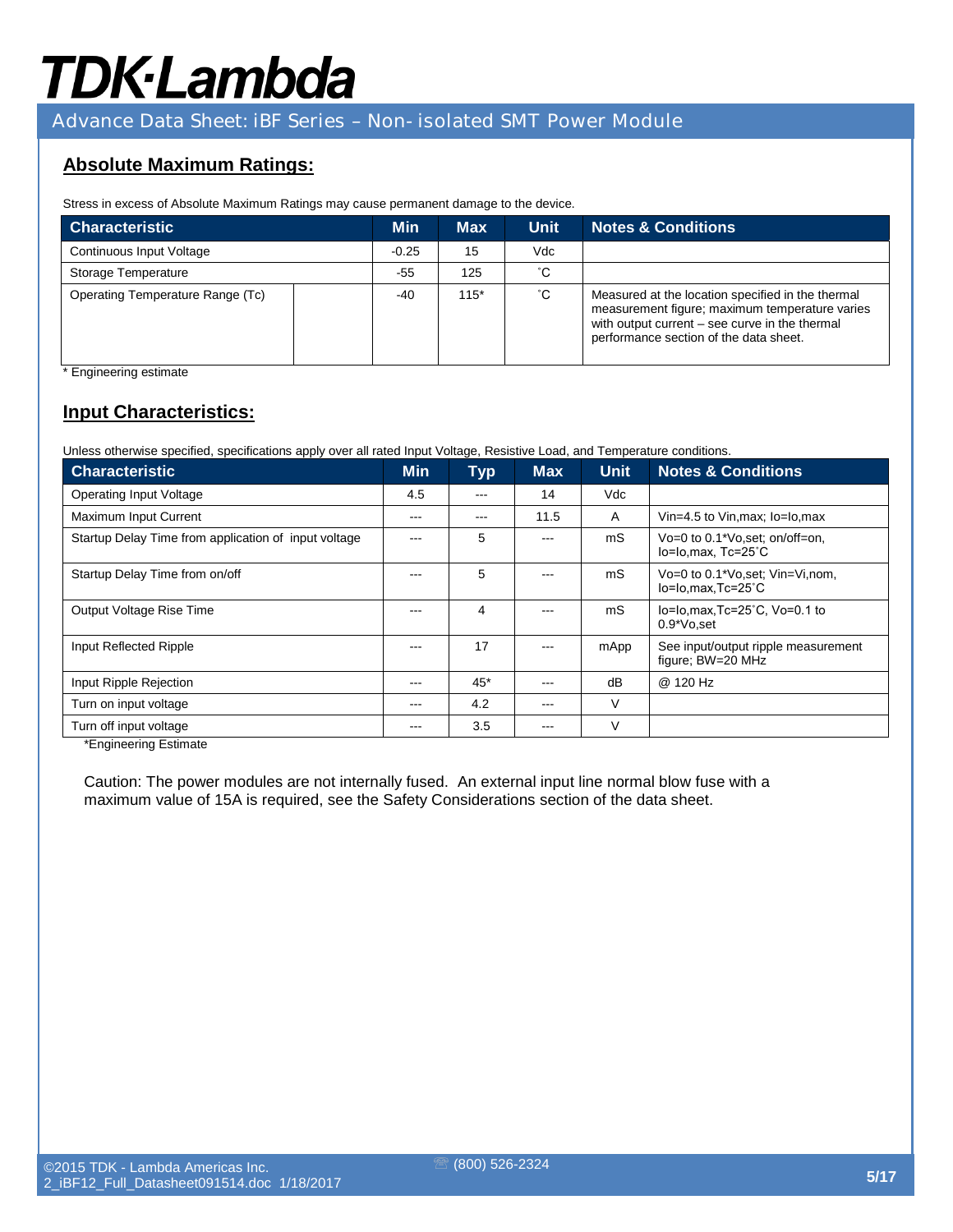Advance Data Sheet: iBF Series – Non-isolated SMT Power Module

### **Electrical Data:**

| <b>Characteristic</b>                                                                 | <b>Min</b>                          | <b>Typ</b>                     | <b>Max</b>                                   | <b>Unit</b>                             | <b>Notes &amp; Conditions</b>                                                                                                                     |
|---------------------------------------------------------------------------------------|-------------------------------------|--------------------------------|----------------------------------------------|-----------------------------------------|---------------------------------------------------------------------------------------------------------------------------------------------------|
| Output Voltage Initial Setpoint                                                       | $-2$                                |                                | $+2$                                         | $\%$                                    | Vo=3.3Vsetting, Vin=Vin, nom; lo=lo, max;<br>$Tc = 25^{\circ}C$                                                                                   |
| <b>Output Voltage Tolerance</b>                                                       | $-3$                                | $\blacksquare$                 | $+3$                                         | $\%$                                    | Over all rated input voltage, load, and<br>temperature conditions to end of life                                                                  |
| $Vo = 1.2V$<br>Efficiency<br>$Vo = 1.5V$<br>$Vo = 1.8V$<br>$Vo = 3.3V$<br>$Vo = 5.0V$ | $\overline{a}$<br>---<br>---<br>--- | 83<br>85.5<br>87<br>92<br>94.5 | $\overline{a}$<br>---<br>---<br>---<br>$---$ | $\frac{0}{0}$<br>$\%$<br>%<br>%<br>$\%$ | Vin=12V; lo=lo,max; Tc=25°C                                                                                                                       |
| Line Regulation                                                                       | ---                                 | 6                              | $---$                                        | mV                                      | Vin=Vin, min to Vin, max                                                                                                                          |
| Load Regulation                                                                       | ---                                 | 5                              | $\overline{a}$                               | mV                                      | lo=lo, min to lo, max                                                                                                                             |
| <b>Output Current</b>                                                                 | 0                                   | $\overline{a}$                 | 12                                           | $\overline{A}$                          |                                                                                                                                                   |
| <b>Output Current Limiting Threshold</b>                                              | ---                                 | 18                             | ---                                          | $\overline{A}$                          | $Vo = 0.9*Vo$ , nom, Tc <tc, max)<="" td=""></tc,>                                                                                                |
| <b>Short Circuit Current</b>                                                          | $\overline{a}$                      | 1                              | $---$                                        | $\overline{A}$                          | $Vo = 0.25V$ , Tc = $25^{\circ}C$                                                                                                                 |
| Output Ripple and Noise Voltage                                                       | $\overline{a}$                      | 30                             | $\overline{a}$                               | mVpp                                    | Measured across one 0.1 uF ceramic<br>capacitor and 2 x 47uF ceramic capacitor -<br>see input/output ripple measurement figure;<br>$BW = 20MHz$ . |
| Output Voltage Adjustment Range                                                       | 0.7                                 | $\overline{a}$                 | 5.5                                          | $\vee$                                  |                                                                                                                                                   |
| Output Voltage Sense Range                                                            | ---                                 | $\overline{a}$                 | 0.5                                          | $\vee$                                  |                                                                                                                                                   |
| Dynamic Response:<br><b>Recovery Time</b>                                             | ---                                 | 40                             | $---$                                        | uS                                      | di/dt =10A/uS, Vin=Vin, nom; Vo=1.5V, load<br>step from 25% to 75% of $Io, max$ , Cout =<br>Co,min                                                |
| <b>Transient Voltage</b>                                                              | ---                                 | 260                            | ---                                          | mV                                      |                                                                                                                                                   |
| <b>Switching Frequency</b>                                                            | ---                                 | 600                            | $\overline{a}$                               | kHz                                     | Fixed                                                                                                                                             |
| <b>External Load Capacitance</b>                                                      | 100                                 | $---$                          | 1500*                                        | <b>uF</b>                               |                                                                                                                                                   |
| Vref                                                                                  |                                     | 0.69                           |                                              | V                                       | Required for trim calculation                                                                                                                     |
| F                                                                                     |                                     | 10000                          |                                              | Ω                                       | Required for trim calculation                                                                                                                     |

\*Please contact TDK - Lambda Americas for technical support for very low esr capacitor banks or if higher capacitance is required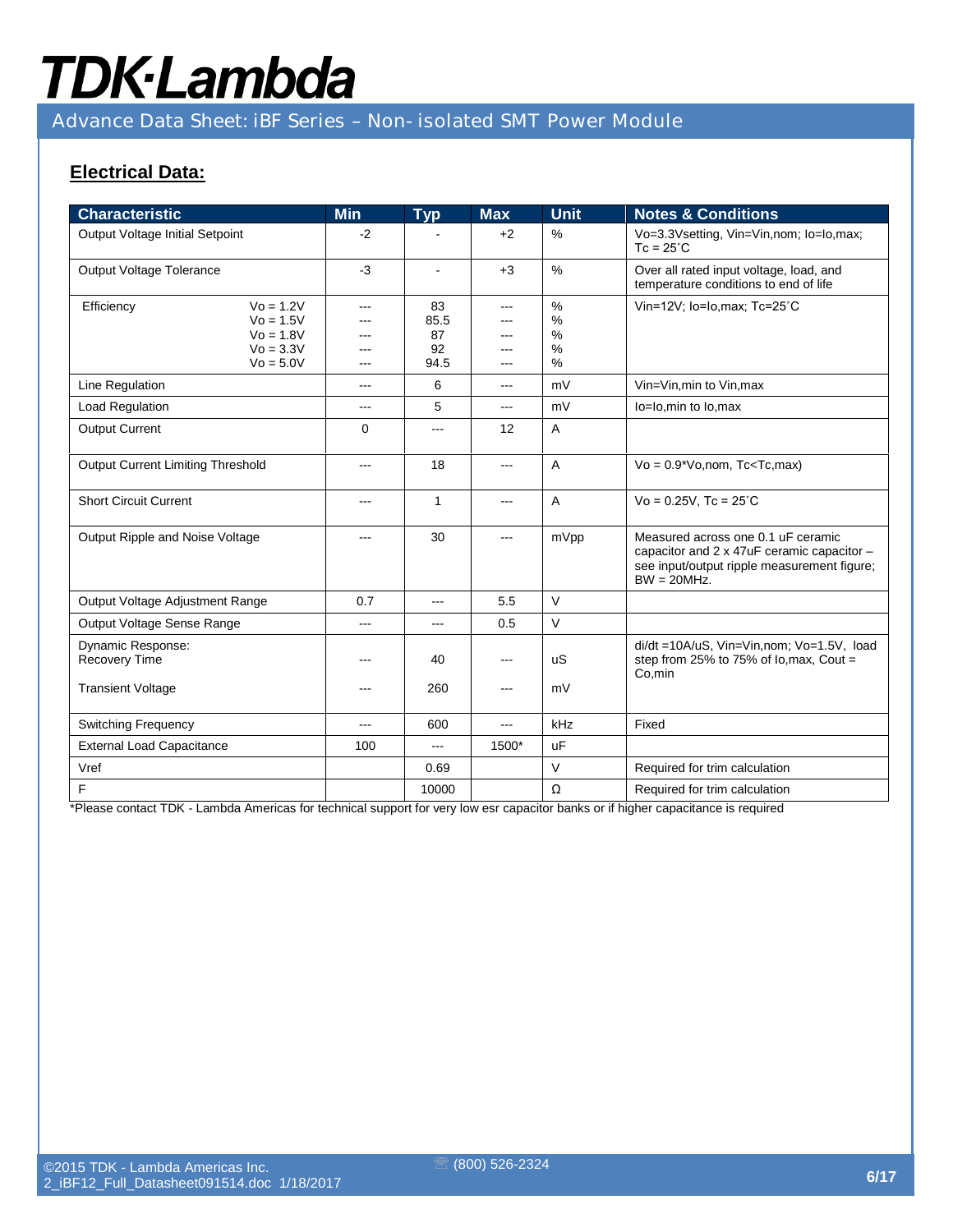Advance Data Sheet: iBF Series – Non-isolated SMT Power Module

### **Electrical Characteristics:**

**Typical Efficiency vs. Input Voltage** 



℡ (800) 526-2324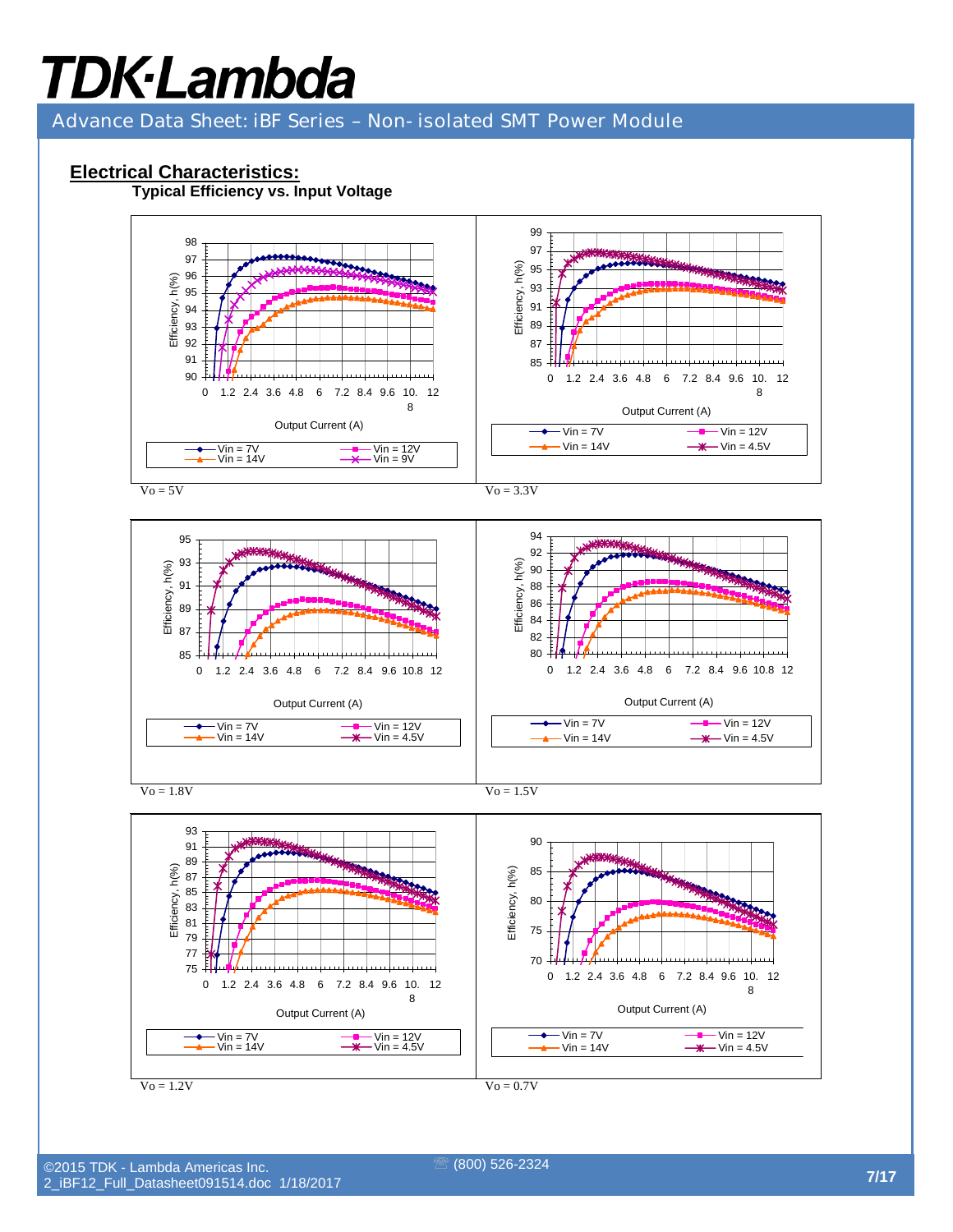Advance Data Sheet: iBF Series – Non-isolated SMT Power Module

### **Electrical Characteristics:**

**Typical Power Dissipation vs. Input Voltage** 

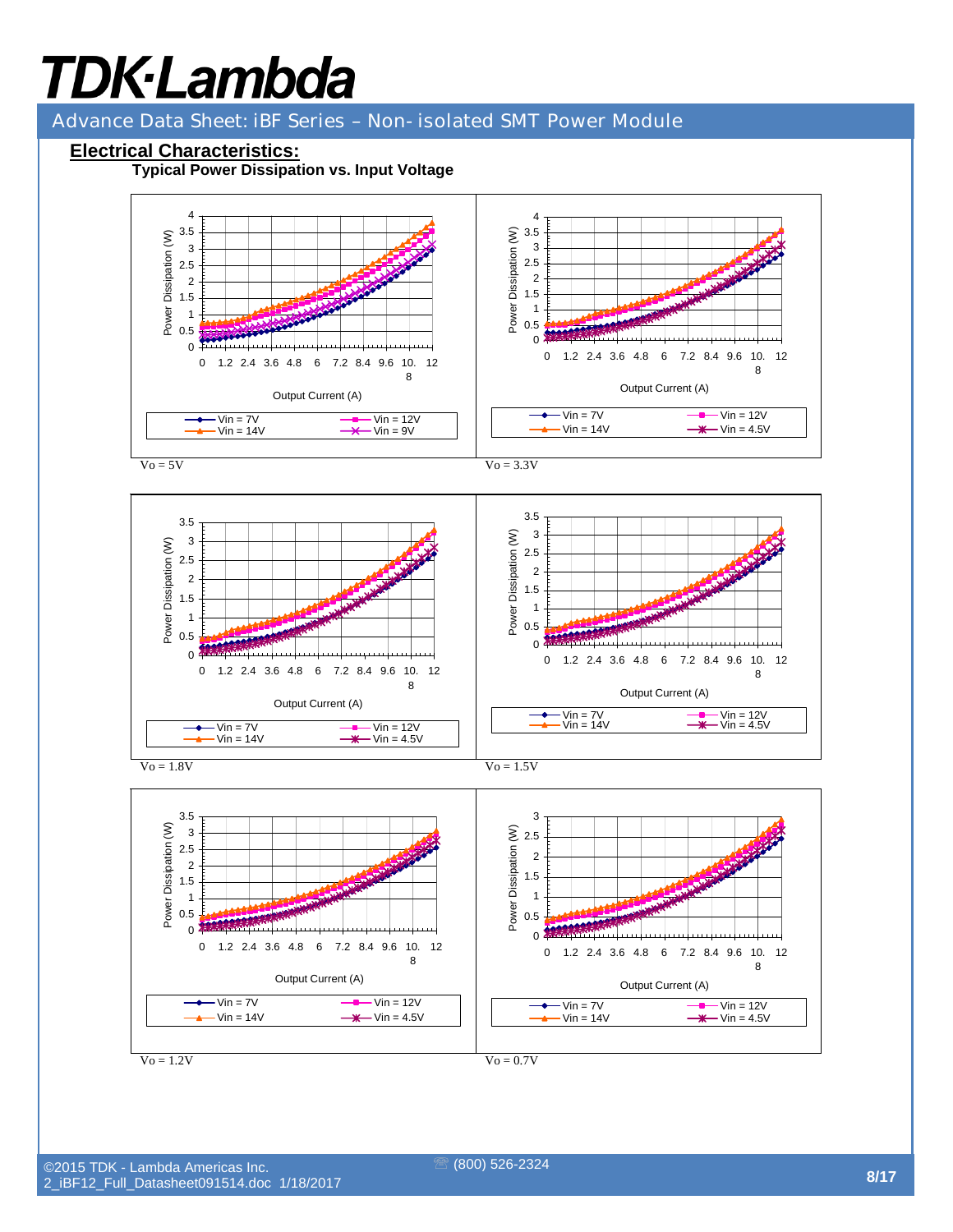#### Advance Data Sheet: iBF Series – Non-isolated SMT Power Module

#### **Electrical Characteristics:**



Vo=2.5V Typical Output Ripple at nominal Input voltage and full load at Ta=25 degrees



lVo=1.8V Typical startup characteristic from on/off at light load. Upper trace - output voltage, lower trace – on/off signal



Vo=1.8V Typical output voltage transient response to load step from 25% to 75% of full load with output current slew rate of 10A/uS.  $(Cext = 2x47uF$  ceramic capacitor)

Typical Output Short Circuit Current – CH3, blue



Vo=1.8V Typical Input Ripple at nominal Input Voltage and full load at Ta=25 degrees. Input capacitors 3 x 22uF ceramic



Vo=3.3V Typical output voltage transient response to load step from 0% to 50% of full load with output current slew rate of 10A/uS.  $(Cext = 2x47uF$  ceramic capacitor)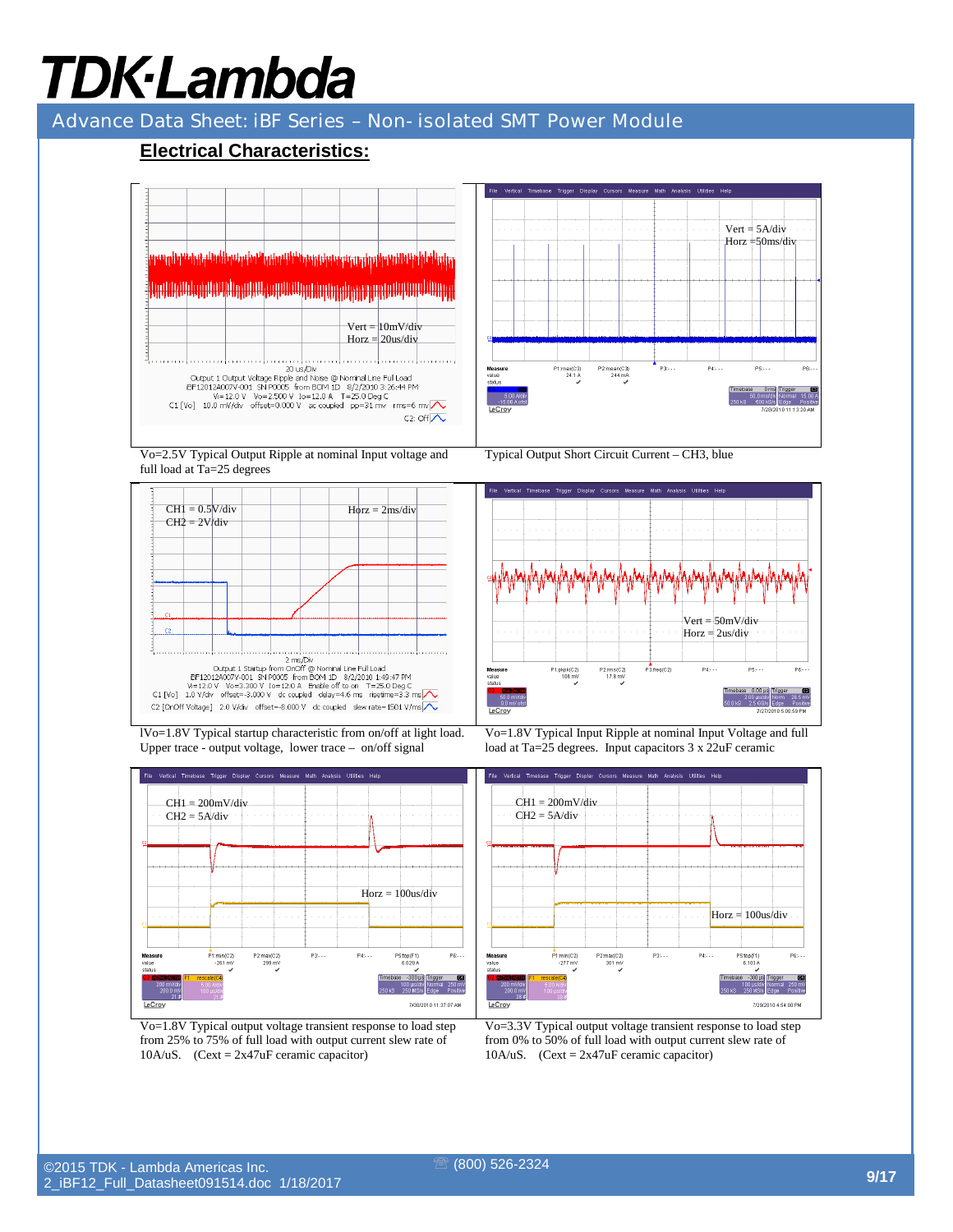Advance Data Sheet: iBF Series – Non-isolated SMT Power Module

### **Electrical Characteristics (continued):**



Vo=1.8V Typical Output Voltage vs. Input Voltage Characteristics











Output Voltage versus Input Voltage Operating Range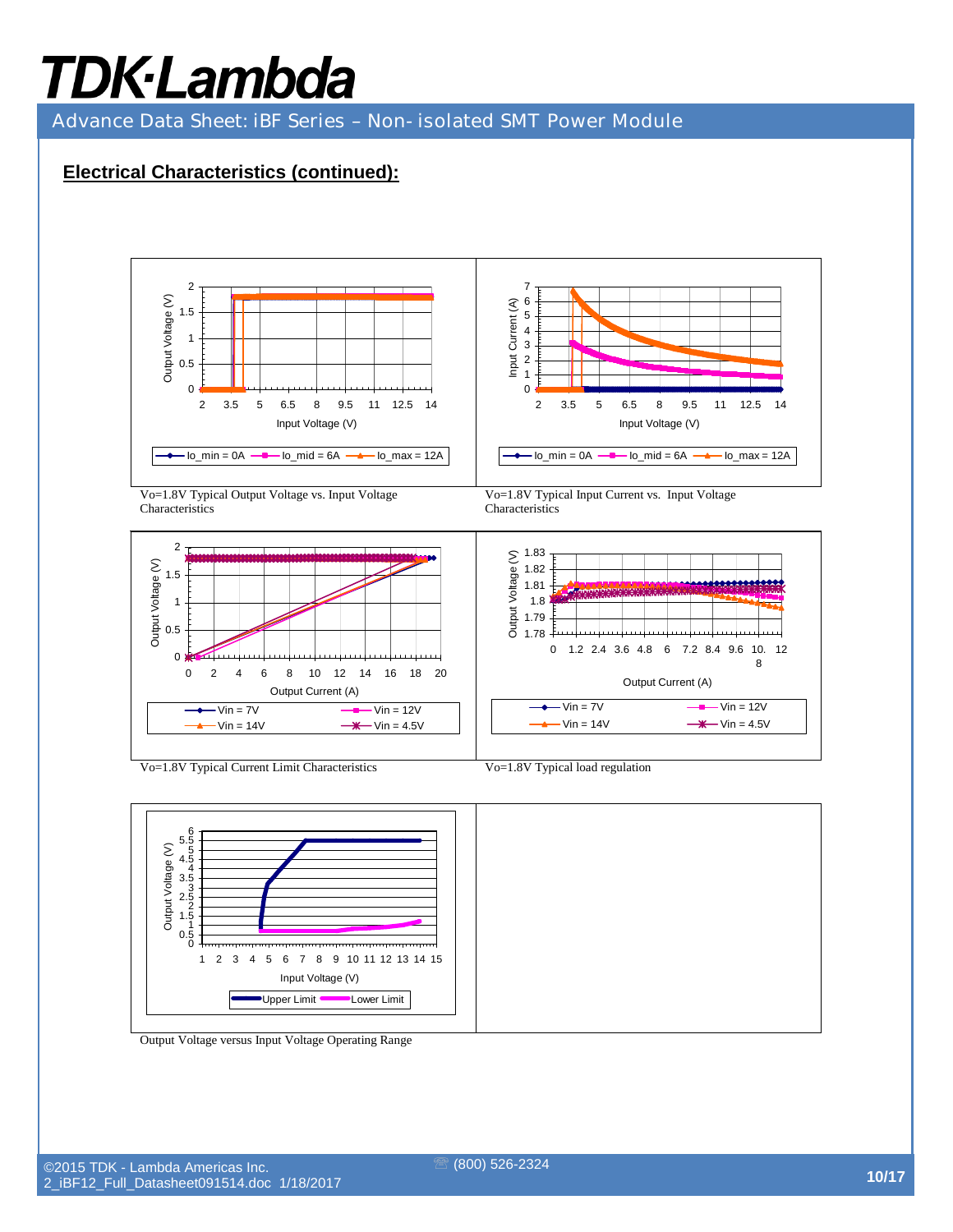Advance Data Sheet: iBF Series – Non-isolated SMT Power Module

### **Thermal Performance:**



Vo=5.0V, Vin=12V maximum output current vs. ambient temperature at nominal input voltage for natural convection (60lfm) to 400lfm with airflow from pin 2 to pin 3.



Vo=0.7V, Vin=12V maximum output current vs. ambient temperature at nominal input voltage for natural convection (60lfm) to 400lfm with airflow from pin 2 to pin 3.



Vo=3.3V, Vin=12V maximum output current vs. ambient temperature at nominal input voltage for natural convection (60lfm) to 400lfm with airflow from pin 2 to pin 3.



The thermal curves provided are based upon measurements made in TDK - Lambda Americas' experimental test setup that is described in the Thermal Management section. Due to the large number of variables in system design, TDK - Lambda Americas recommends that the user verify the module's thermal performance in the end application. The critical component should be thermo coupled and monitored, and should not exceed the temperature limit specified in the derating curve above. It is critical that the thermocouple be mounted in a manner that gives direct thermal contact or significant measurement errors may result. TDK - Lambda Americas can provide modules with a thermocouple premounted to the critical component for system verification tests.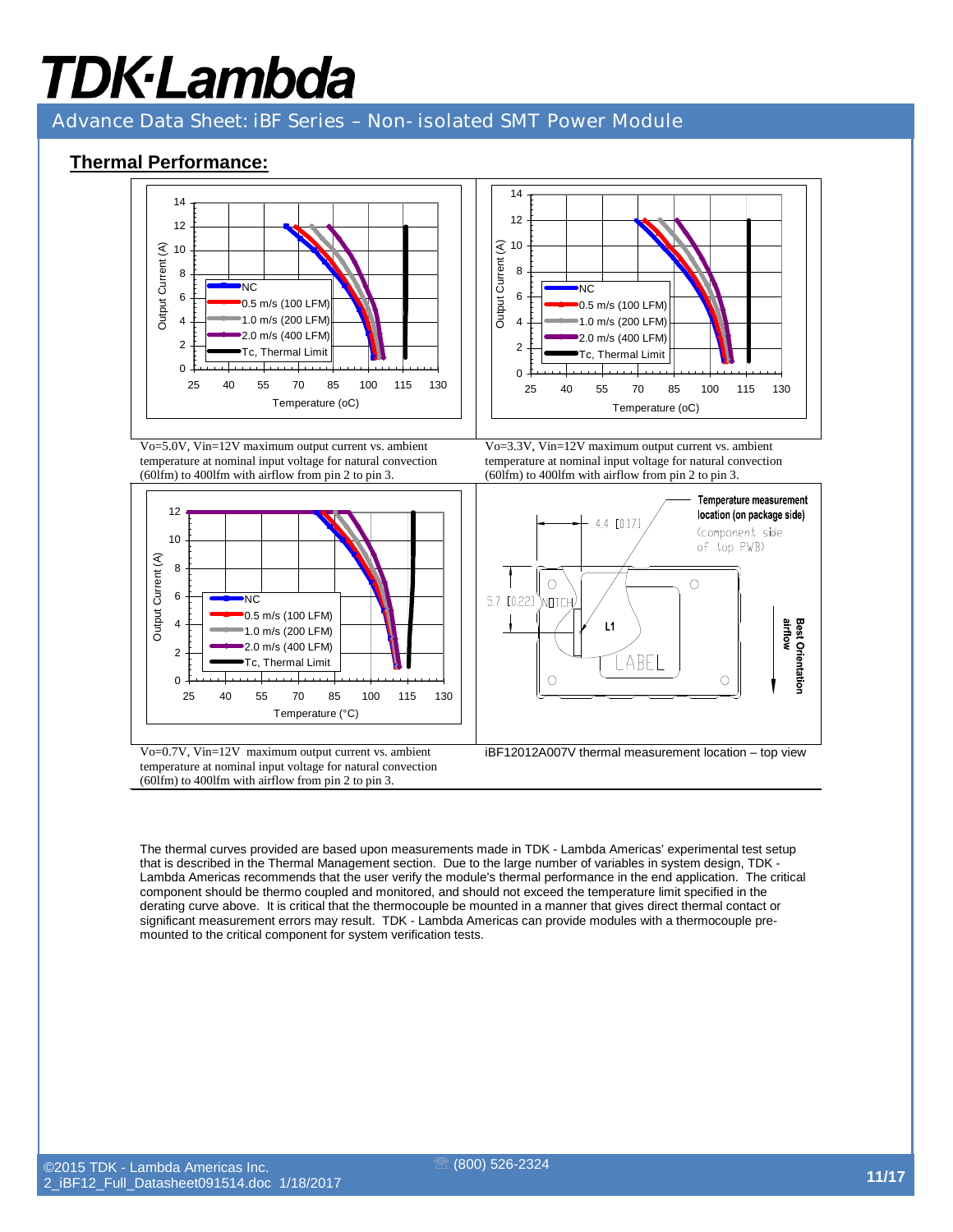#### Advance Data Sheet: iBF Series – Non-isolated SMT Power Module

#### **Soldering Information:**

iBF surface mountable power modules are intended to be compatible with standard surface mount component soldering processes and either hand placed or automatically picked and placed. The figure below shows the position for vacuum pick up. The maximum weight of the power module is 5.5g (0.19 oz.). Improper handling or cleaning processes can adversely affect the appearance, testability, and reliability of the power modules. The iBF product is a moisture sensitivity level 2 device. Contact TDK - Lambda Americas' technical support for guidance regarding proper handling, cleaning, and soldering of TDK - Lambda Americas' power modules.



#### **Reflow Soldering**

The iBF platform is an open frame power module manufactured with SMT (surface mount technology). Due to the high thermal mass of the power module and sensitivity to heat of some SMT components, extra caution should be taken when reflow soldering. Failure to follow the reflow soldering guidelines described below may result in permanent damage and/or affect performance of the power modules.

The iBF power modules can be soldered using natural convection, forced convection, IR (radiant infrared), and convection/IR reflow technologies. The module should be thermally characterized in its application to develop a temperature profile. Thermal couples should be mounted to terminal 2 and terminal 6 and be monitored. The temperatures should be maintained below 260 degrees. Oven temperature and conveyer belt speeds should be controlled to ensure these limits are not exceeded. In most manufacturing processes, the solder paste required to form a reliable connection can be applied with a standard 6 mil stencil.



iBF Power Module suggested reflow-soldering profile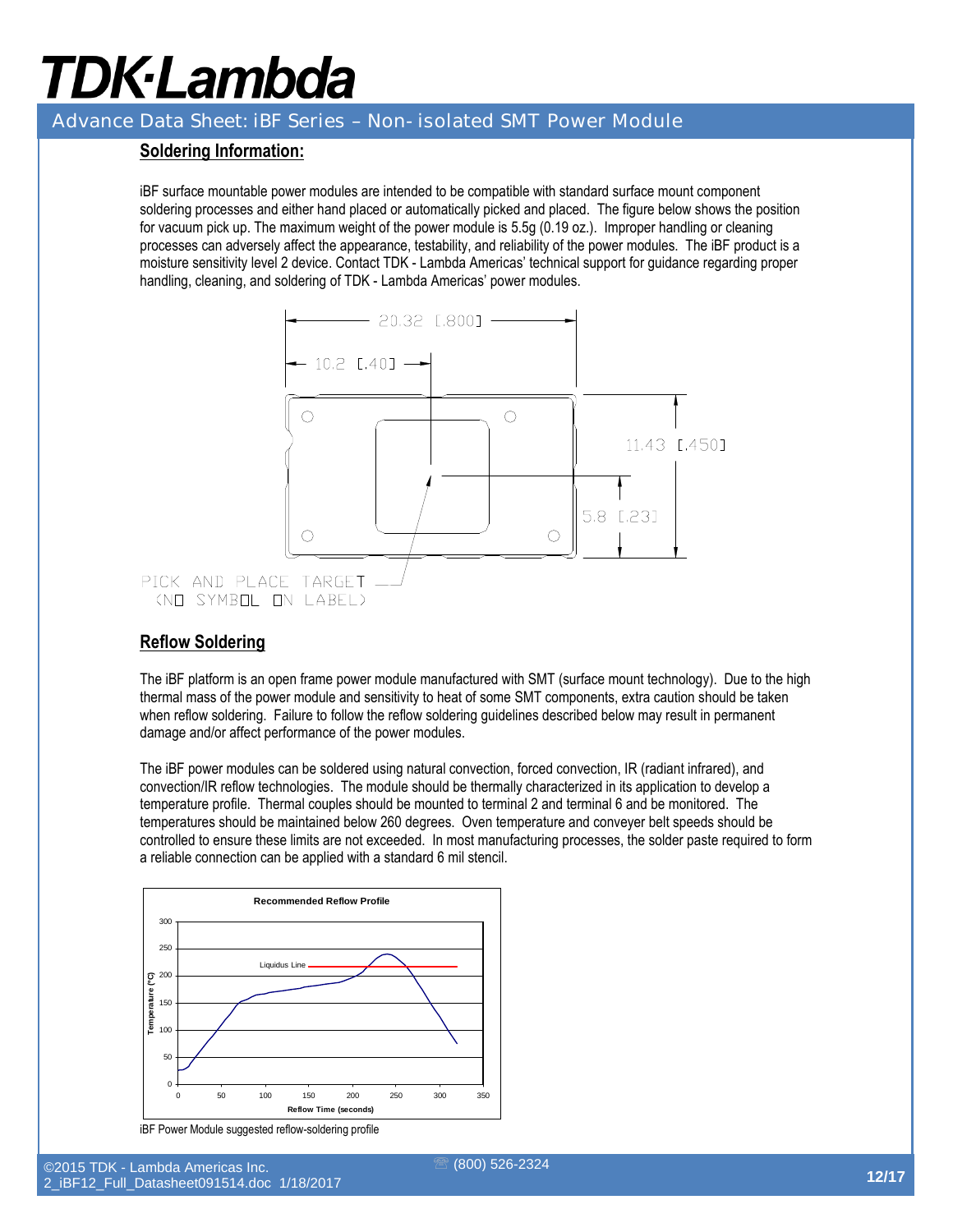### Advance Data Sheet: iBF Series – Non-isolated SMT Power Module

#### **Thermal Management:**

An important part of the overall system design process is thermal management; thermal design must be considered at all levels to ensure good reliability and lifetime of the final system. Superior thermal design and the ability to operate in severe application environments are key elements of a robust, reliable power module.

A finite amount of heat must be dissipated from the power module to the surrounding environment. This heat is transferred by the three modes of heat transfer: convection, conduction and radiation. While all three modes of heat transfer are present in every application, convection is the dominant mode of heat transfer in most applications. However, to ensure adequate cooling and proper operation, all three modes should be considered in a final system configuration.

The open frame design of the power module provides an air path to individual components. This air path improves convection cooling to the surrounding environment, which reduces areas of heat concentration and resulting hot spots.

**Test Setup:** The thermal performance data of the power module is based upon measurements obtained from a wind tunnel test with the setup shown in the wind tunnel figure. This thermal test setup replicates the typical thermal environments encountered in most modern electronic systems with distributed power architectures. The electronic equipment in networking, telecom, wireless, and advanced computer systems operates in similar environments and utilizes vertically mounted PCBs or circuit cards in cabinet racks.

The power module, as shown in the figure, is mounted on a printed circuit board (PCB) and is vertically oriented within the wind tunnel. The cross section of the airflow passage is rectangular. The spacing between the top of the module and a parallel facing PCB is kept at a constant (0.5 in). The power module's orientation with respect to the airflow direction can have a significant impact on the module's thermal performance.

**Thermal Derating:** For proper application of the power module in a given thermal environment, output current derating curves are provided as a design guideline on the Thermal Performance section for the

power module of interest. The module temperature should be measured in the final system configuration to ensure proper thermal management of the power module. For thermal performance verification, the module temperature should be measured at the component indicated in the thermal measurement location figure on the thermal performance page for the power module of interest. In all conditions, the power module should be operated below the maximum operating temperature shown on the derating curve. For improved design margins and enhanced system reliability, the power module may be operated at temperatures below the maximum rated operating temperature.



**Wind Tunnel Test Setup Figure** Dimensions are in millimeters and (inches).

Heat transfer by convection can be enhanced by increasing the airflow rate that the power module experiences. The maximum output current of the power module is a function of ambient temperature (TAMB) and airflow rate as shown in the thermal performance figures on the thermal performance page for the power module of interest. The curves in the figures are shown for natural convection through 2 m/s (400 ft/min). The data for the natural convection condition has been collected at 0.3 m/s (60 ft/min) of airflow, which is the typical airflow generated by other heat dissipating components in many of the systems that these types of modules are used in. In the final system configurations, the airflow rate for the natural convection condition can vary due to temperature gradients from other heat dissipating components.

Adjacent PCB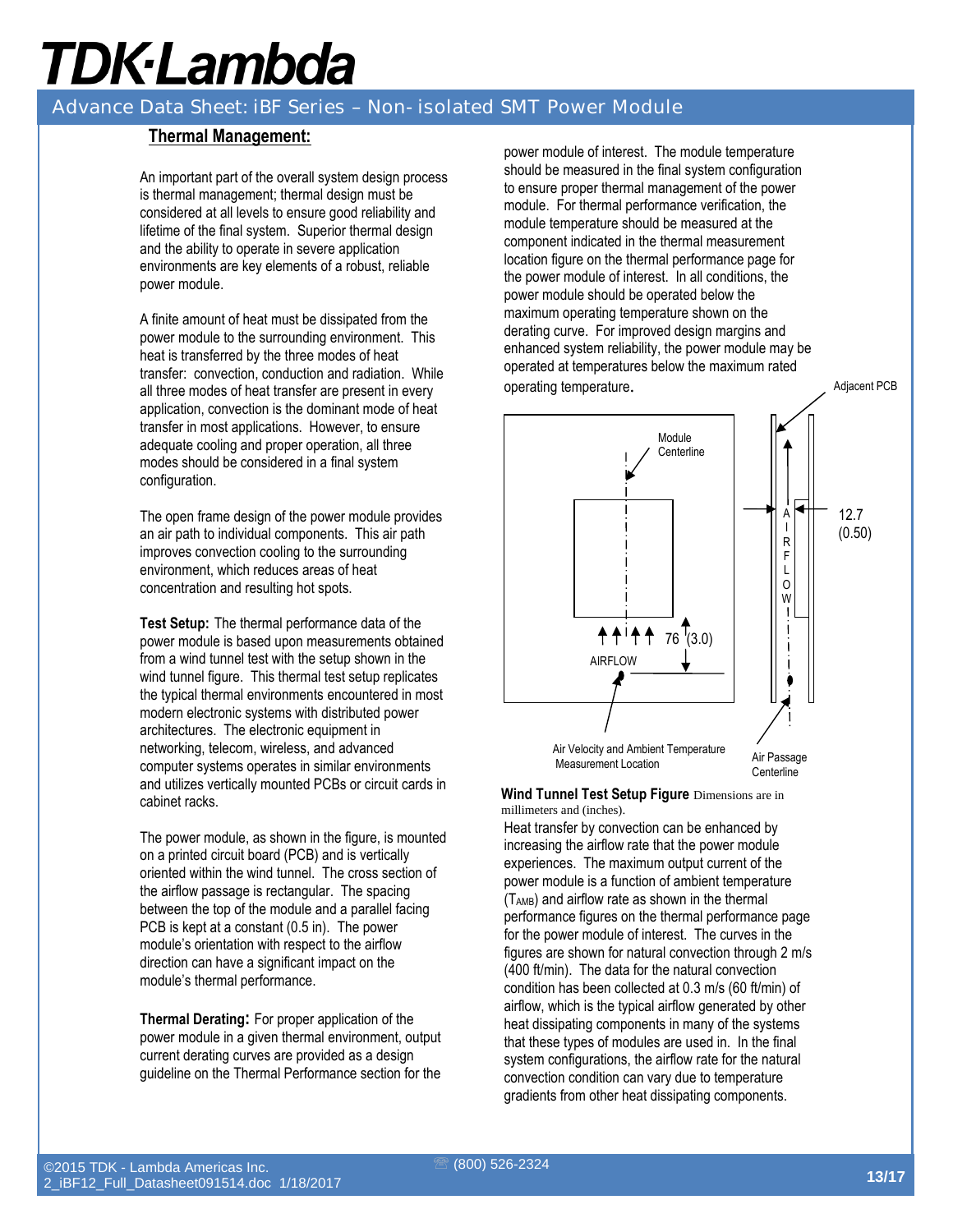### Advance Data Sheet: iBF Series – Non-isolated SMT Power Module

#### **Operating Information:**

**Over-Current Protection:** The power modules have short circuit protection to protect the module during severe overload conditions. During overload conditions, the power modules may protect themselves by entering a hiccup current limit mode. The modules will operate normally once the output current returns to the specified operating range. Long term operation outside the rated conditions and prior to the hiccup protection engaging is not recommended unless measures are taken to ensure the module's thermal limits are being observed.

**Remote On/Off:** - The power modules have an internal remote on/off circuit. The user must supply compatible switch between the GND pin and the on/off pin. The maximum voltage generated by the power module at the on/off terminal is Vin,max. The maximum allowable leakage current of the switch is 10uA. The switch must be capable of maintaining a low signal Von/off < 0.5V while sinking 1mA.

The standard on/off logic is positive logic. In the circuit configuration shown the power module will turn off if the external switch is on and it will be on if the switch is off and the on/off pin is pulled up to Vin by an external 20K ohm resistor. If the positive logic feature is not being used, terminal 1 should be left open.



**On/Off Circuit for positive logic**

An optional negative logic is available. In the circuit configuration shown the power module will turn on if the external switch is on and it will be off if the on/off pin is pulled up to Vin by an external 20K ohm resistor. If the negative logic feature is not being used, terminal 1 should be left open.



#### **On/Off Circuit for negative logic**

**Remote Sense:** The power modules feature remote sense to compensate for the effect of output distribution drops. The output voltage sense range defines the maximum voltage allowed between the output power terminals and output sense terminals, and it is found on the electrical data page for the power module of interest. If the positive remote sense feature is not being used, the Sense terminal should be connected to the Vo terminal.

The output voltage at the Vo terminal can be increased by either the remote sense or the output voltage adjustment feature. The maximum voltage increase allowed is the larger of the remote sense range or the output voltage adjustment range; it is not the sum of both. As the output voltage increases due to the use of the remote sense, the maximum output current may need to be decreased for the power module to remain below its maximum power rating.

The negative remote sense terminal is not internally connected. This feature is not currently available in this product series.

**Synchronization:** The synchronization terminal is not internally connected. This feature is not currently available in this product series

**Power Good:** The power module features an opendrain power good signal which indicates if the output voltage is being regulated. When power is applied to the module, but the output voltage is more than +/- 12% from the nominal voltage set point due to input under voltage, over temperature, over load, or loss of control the power good will be pulled to ground through a 50 ohm maximum impedance. A 10kohm pull-up resistor combined with a 0.1uF capacitor to ground is generally a suitable choice to reduce noise on the power good signal. The voltage on the power good pin should be limited to less than 5.5V in all cases. If the power good feature is not used, the pin should be left open.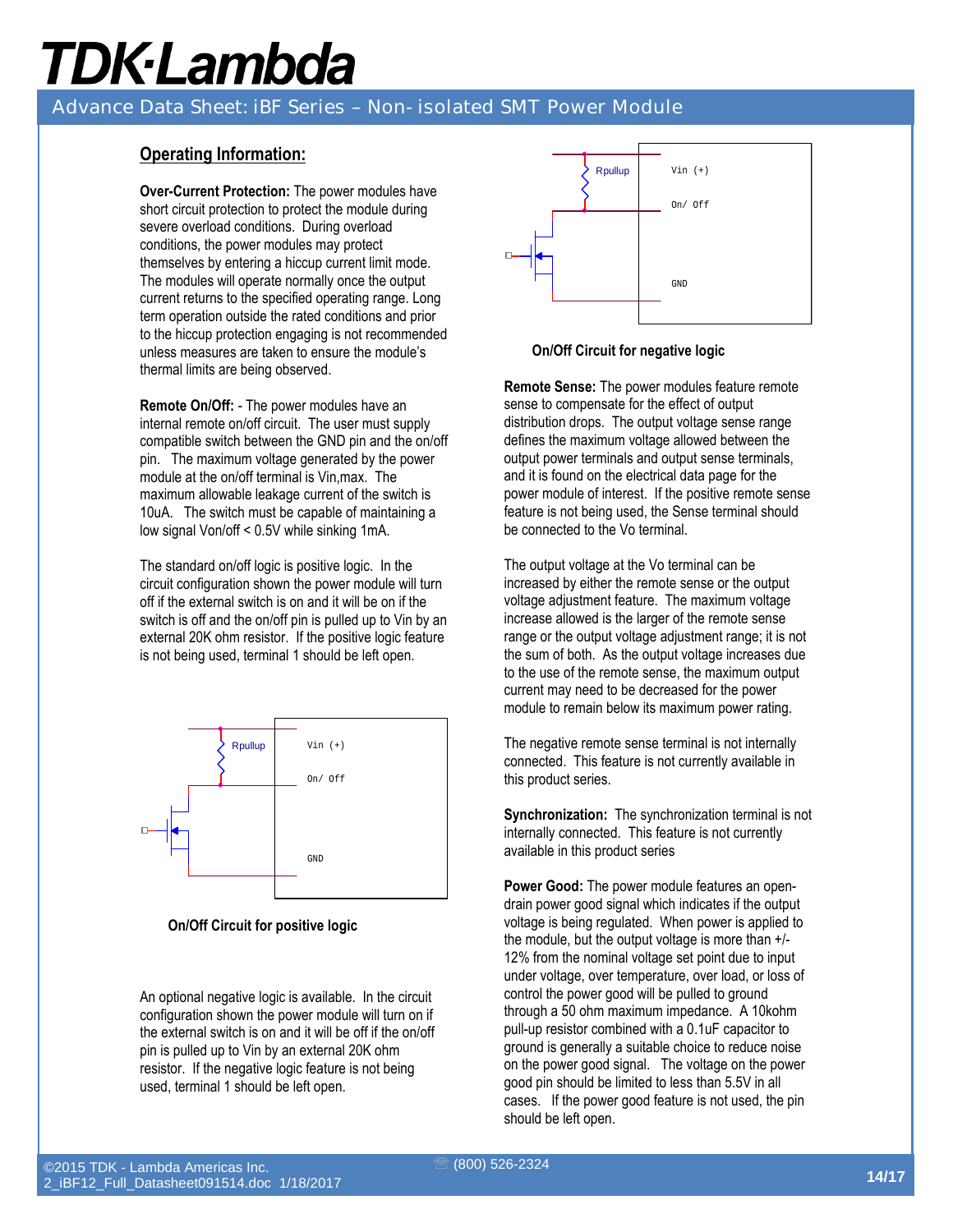### Advance Data Sheet: iBF Series – Non-isolated SMT Power Module

**Output Voltage Adjustment:** The output voltage of the power module may be adjusted by using an external resistor connected between the Vout trim terminal and GND terminal. If the output voltage adjustment feature is not used, trim terminal should be left open. Care should be taken to avoid injecting noise into the power module's trim pin.



**Circuit to increase output voltage** 

With a resistor between the trim and GND terminals, the output voltage is adjusted up. To adjust the output voltage from Vo,nom to Vo,up the trim resistor should be chosen according to the following equation:

$$
Ru := \begin{bmatrix} (Vref \cdot F) \\ (Voup - Vref) \end{bmatrix} \quad \text{ohm}
$$

The values of Vref and F are found in the electrical data section for the power module of interest. The maximum power available from the power module is fixed. As the output voltage is trimmed up, the maximum output current must be decreased to maintain the maximum rated power of the module.

e.g. 
$$
V_0 = 1.8V
$$

$$
Ru := \left[\frac{0.69\,10000}{(1.8 - 0.69)}\right]
$$

| Vout $(V)$ | Ru (Kohm) |  |  |  |
|------------|-----------|--|--|--|
| 0.7        | 690       |  |  |  |
| 1.2        | 13.5      |  |  |  |
| 1.5        | 8.52      |  |  |  |
| 1.8        | 6.21      |  |  |  |
| 2.5        | 3.81      |  |  |  |
| 3.3        | 2.64      |  |  |  |
| 5.0        | 1.6       |  |  |  |

#### **Voltage Sequencing:**

Some iBF power modules include a voltage sequence feature. The voltage sequence feature enables the user to implement various types of power up and power down sequencing schemes including sequential startup, ratiometric startup, and simultaneous startup. If the sequencing feature is not being used the pin should be left open or tied to Vin. When the voltage sequencing feature is used the pre-bias immunity feature is disabled.

To use the voltage sequence feature, the module should be set to an On state using the on/off feature. The input voltage should be applied and in the specified operating range for 10mS during which a 50mV voltage potential should be maintained on the sequence pin. After the 10mS interval, an analog voltage can be applied to the sequence pin and the module's output will track the applied voltage on a one to one basis until the output reaches its set point voltage. The final sequence voltage must be higher than the module set point. For sequential shut down, the sequence pin voltage should be lowered. The module will decrease its output voltage on a one to one basis.

The voltage sequencing circuit has a brief internal response time between the voltage appearing on the sequence pin and impacting the output voltage. If necessary, the impact of the time delay can be minimized by limiting the slew rate of the voltage on the sequence pin to less than 0.5 V/ms.

For additional assistance using the voltage sequencing function, please contact TDK - Lambda Americas' technical support.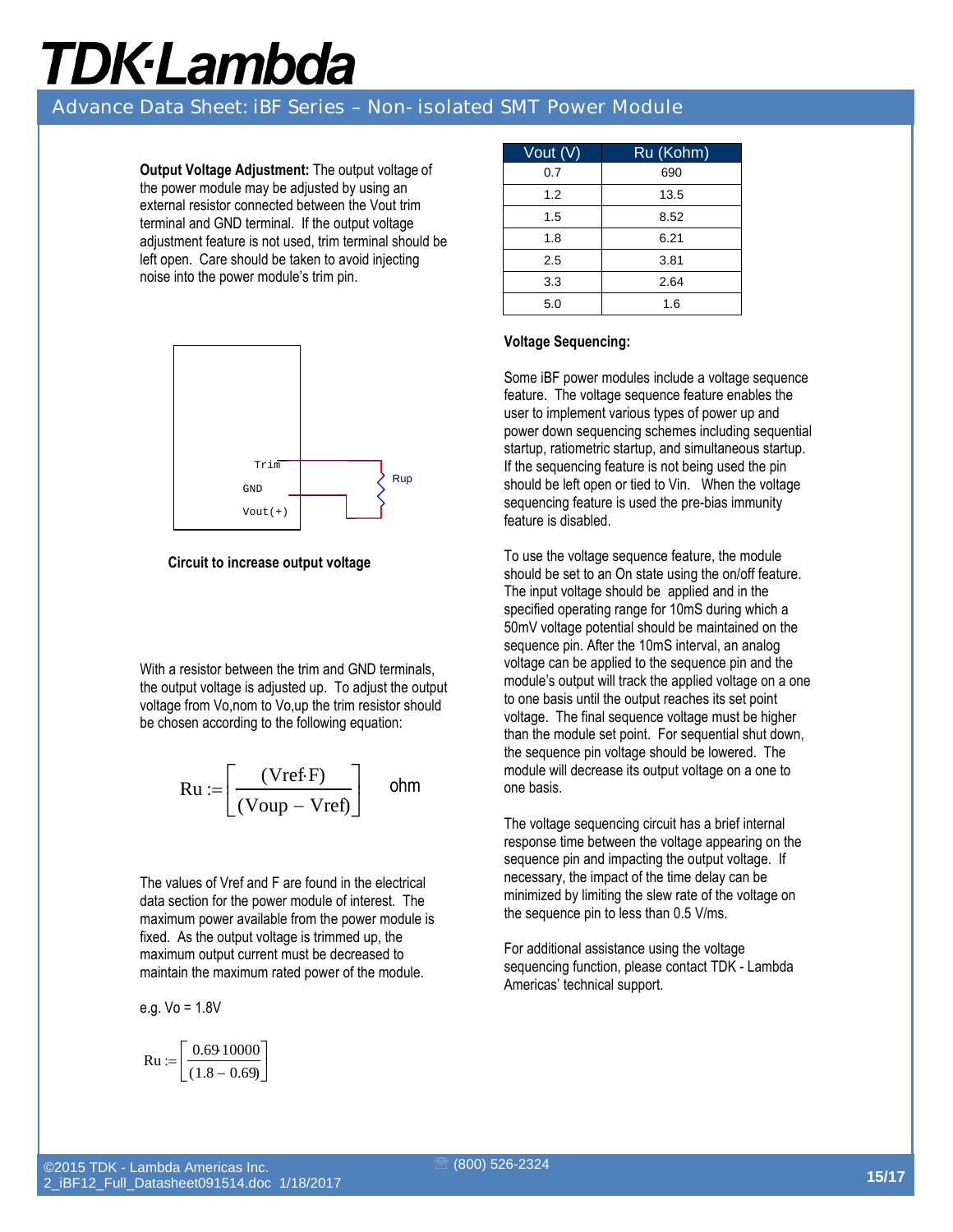### Advance Data Sheet: iBF Series – Non-isolated SMT Power Module

**EMC Considerations:** TDK - Lambda Americas' power modules are designed for use in a wide variety of systems and applications. For assistance with designing for EMC compliance, please contact TDK - Lambda Americas' technical support.

#### **Input Impedance:**

The source impedance of the power feeding the DC/DC converter module will interact with the DC/DC converter. To minimize the interaction, low-esr capacitors should be located at the input to the module. It is recommended that a 22uF ceramic input capacitor be placed as close as possible to the module. Data is provided on the electrical characteristics page, showing the typical input ripple voltage with three 22uF ceramic capacitors (TDK part C3225X7R1C226MT).

**Input/Output Ripple and Noise Measurements:** 

#### **Reliability:**

The power modules are designed using TDK - Lambda Americas' stringent design guidelines for component derating, product qualification, and design reviews. The MTBF is calculated to be greater than 14M hours at full output power and  $Ta = 40^{\circ}C$  using the Telcordia SR-332 calculation method.

#### **Quality:**

TDK - Lambda Americas' product development process incorporates advanced quality planning tools such as FMEA and Cpk analysis to ensure designs are robust and reliable. All products are assembled at ISO certified assembly plants.

#### 100KHz 2 - Voutput **Cext** 1  $\overline{2}$ + 1uH  $1 \sim 2$ esr<0.1 Battery 100KHz + RLoad 1 esr<0.1 esr<0.1 | esr<0.1 | 2 - Vinput  $200uF$ <br>esr<0.1 1 2 Ground Plane 300uF 1

The input reflected ripple is measured with a current probe and oscilloscope. The ripple current is the current through the 1uH inductor.

The output ripple measurement is made approximately 9 cm (3.5 in.) from the power module using an oscilloscope and BNC socket. The capacitor Cext is located about 5 cm (2 in.) from the power module; its value varies from code to code and is found on the electrical data page for the power module of interest under the ripple & noise voltage specification in the Notes & Conditions column.